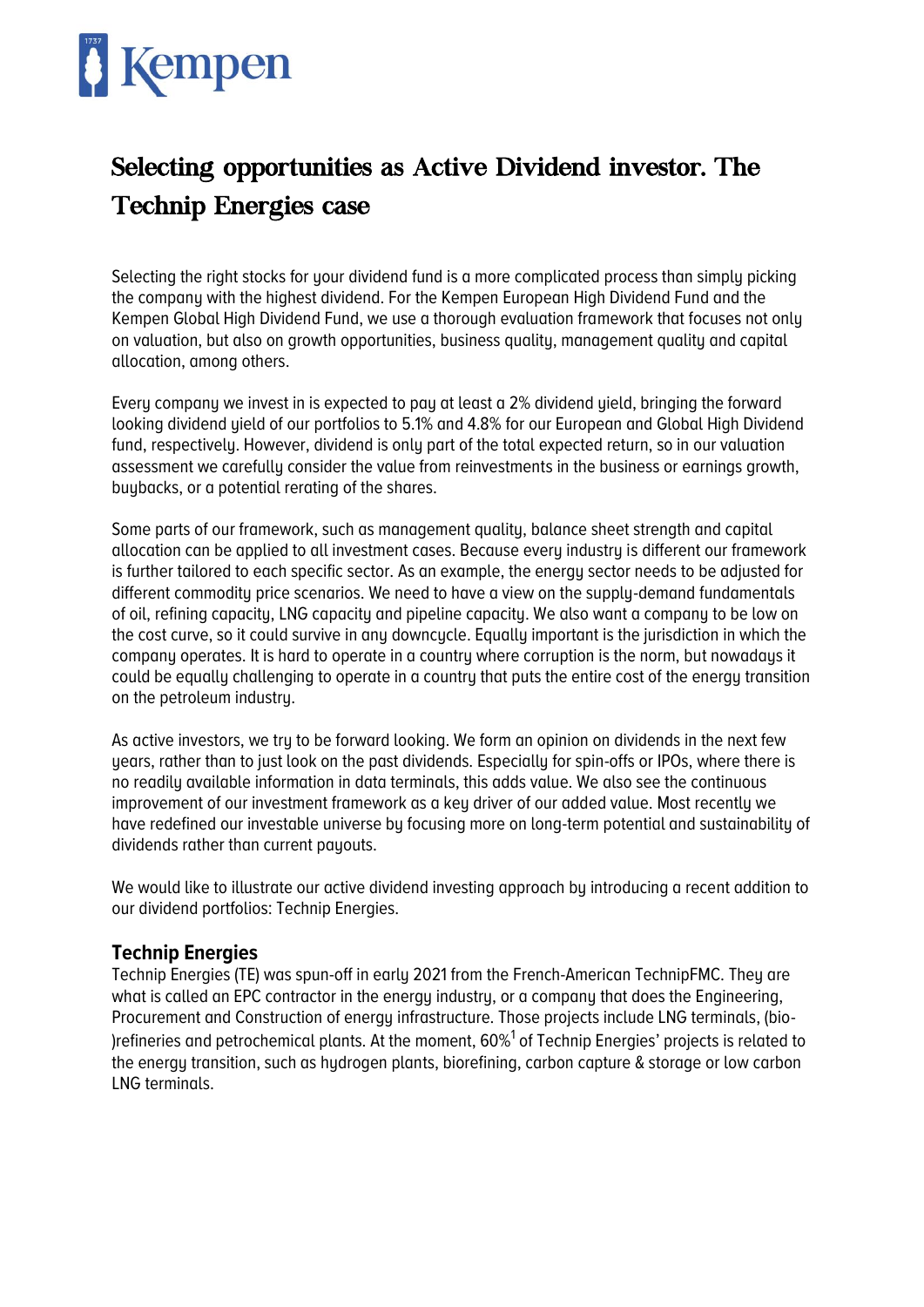

While TechnipFMC will predominantly focus on the capital intensive offshore oil & gas market, Technip Energies will be a play on the downstream market and on other opportunities arising from the energy transition. Technip Energies is capital light: every dollar earned can either be returned to investors as a dividend, reinvested in the business, or used for M&A. Given the recent spin-off,

Technip has not paid out dividend yet, but the company has committed to paying out at least 30% of its earnings $^2$ , which translated to a yield of around 4% at the time of our purchase.

Technip Energies has 3 years of revenues locked in through its backlog and has clear visibility on several other large projects. Its conservative balance sheet protects the downside. On a market cap of €2.2bn, Technip has a net cash position of €2.5bn<sup>3</sup>. To say that this is conservatively financed is an understatement. The caveat is that most of this cash comes from prepayments and that Technip has certain obligations towards its customers. It would therefore be irresponsible to pay out all of this cash to shareholders.

For reasons detailed below, TE trades at only 8x 2021 earnings, or a 12.5% yield. This is despite the underleveraged balance sheet and growth prospects related to the energy transition.

Even if we assume no growth and investors are content with an 8% return on equity, there is 50% upside to the current share price (12.5x P/E, or an 8% earnings yield). To trade in line with high quality peers such as Fluor and Jacobs (trade around 20x P/E), Technip Energies will need to rerate by 100-150%<sup>4</sup>.

### **Competing on quality, not on price**

The business of being an EPC contractor is risky. In projects where the contractor receives a lump sum payment and promises a turnkey solution, project delays and budget overruns come for the account of the contractor and can be very costly. Furthermore, the business is competitive and many players compete on price, adding to the risk.

At the same time, operational excellence, or being able to complete a project in time, can be of tremendous value to a client. An example is the Yamal LNG terminal in Northern Siberia which Technip built for Novatek and which was completed 1 year ahead of schedule. The value of being able to operate a \$27bn facility a year earlier than expected – Yamal began exporting natural gas in early 2021, just in time to benefit from the current spike in natural gas prices – is more important than minor differences in price.

It comes as no surprise that Novatek's next LNG terminal, which is located only 40km east of Yamal, will also be built by Technip. This project, called Arctic LNG 2 provides a €6.5bn revenue opportunity for Technip<sup>5</sup>. We are confident that Technip, who has built more than 20% of the world's LNG facilities, won this contract based on its track record and expertise, not by undercutting competitors on price. The final investment decision for Arctic LNG 1, a project of similar size, will be taken next year, and we believe Technip Energies has an excellent chance to win this contract.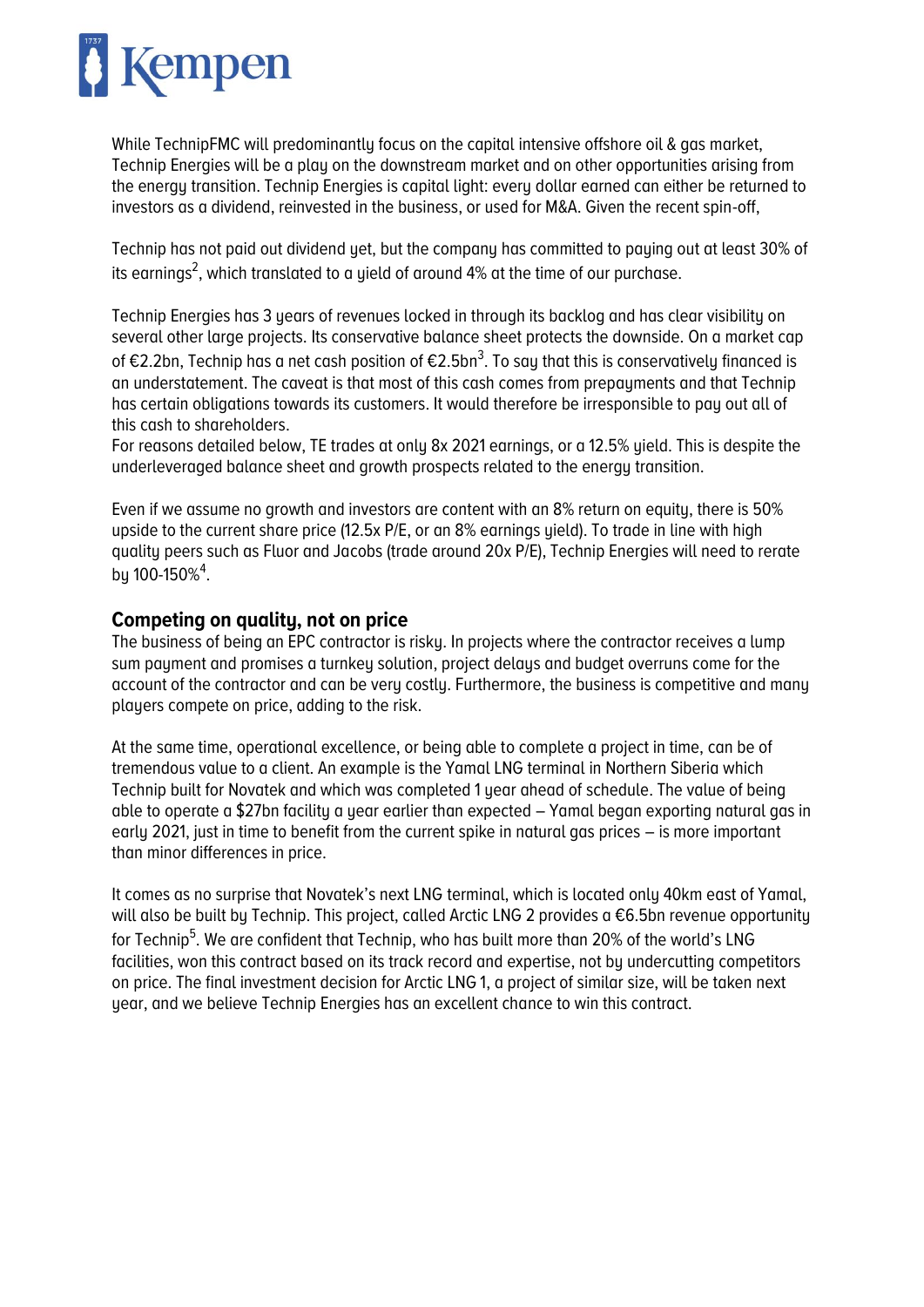

#### **Forced selling creates the opportunity**

Before the spin-off of Technip Energies, the company was part of the S&P500 index, which automatically included the company in a lot of passive ETFs. After the split, the company was booted from the S&P 500. But there's more. TechnipFMC was both listed on the NYSE and on Euronext France. Technip Energies on the other hand, only applied for a listing in France. Many American shareholders were left with shares that in the US were traded over-the-counter, which isn't allowed within the mandate of many institutional investors. For both reasons, there was likely significant forced selling following this deal.

Normally, the market would have rebalanced by now – 7 months after the spin – if it wasn't for the fact that TechnipFMC retained around 50% of the shares, with the clear intention to sell those shares in the 12-18 months post spin. This overhang of new supply of shares has kept many investors at the sidelines. However, in the last couple of months, TechnipFMC has reduced its stake to 12% by selling big blocks through private placements to institutional investors. By participating in one of those

placements, at Kempen we have also been able to buy our shares it a significant discount to the then-prevailing market price. The remaining 12% held by TechnipFMC will most likely be sold following Technip's 3rd quarter results. Once this overhang is removed, we believe the company should rerate to a more reasonable valuation. Until then, we are happy earning the 12% earnings yield and 4% dividend yield.

- 1. Technip Energies Capital Markets Day Presentation
- 2. Technip Energies Prospectus
- 3. Technip Energies H1 2021 Results Release
- 4. Proprietary model, Kempen, as per September 1st 2021
- 5. Proprietary model, Kempen, as per September 1st 2021